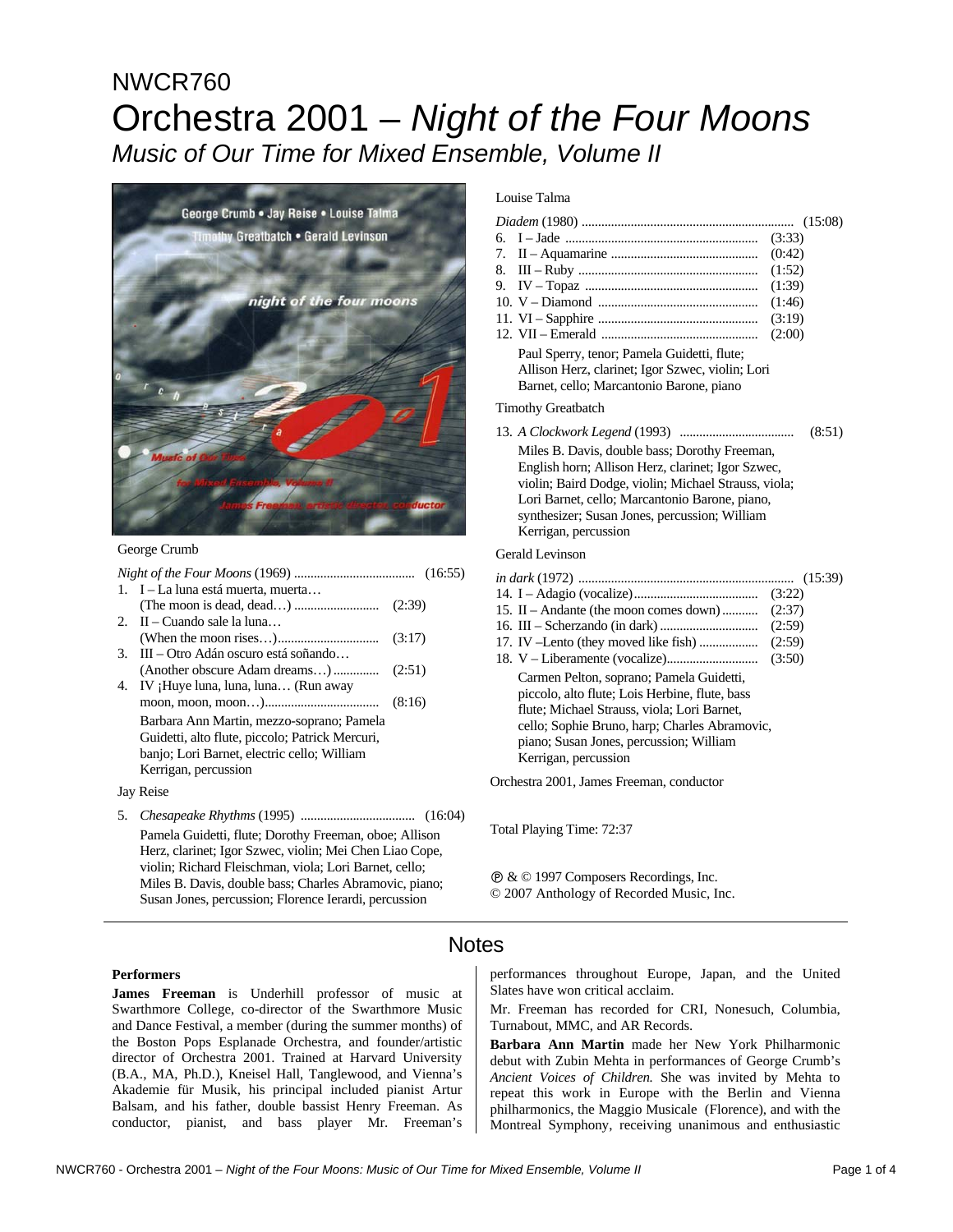reviews. She has performed and recorded works by Argento, Babbitt, Consoli, Hovhaness, Husa, Sarmanto, Thomson, Talma, and Ung. She has sung with orchestras and ensembles such as Speculum Musicae, New York Woodwind Quintet, Orchestra of St. Luke's, Aeolian Chamber Players, American Composers Orchestra, Brooklyn Philharmonic Orchestra, American Brass Quintet, New Music Consort, Merlin, Cube, New Art Ensemble, and the San Francisco Contemporary Music Players, among others. During the 1992 and 1993 summer seasons, she performed at the Salzburg Festival as principal soloist in works by George Crumb, Sofia Gubaidulina and György Kurtag. For the past five years, she also has been giving courses al the International Summer Academy Mozarteum in vocal technique, standard repertoire, and twentieth-century American vocal music. Ms. Martin has served on the faculties of Bennington College and the City University of New York. She is presently on the faculty of the Music Center of the North Shore, in Chicago

**Paul Sperry** is recognized as one of today's outstanding interpreters of American music. Although he is equally at home in a repertoire that extends from Monteverdi opera and the Bach Passions to Britten's *War Requiem* and hundreds of songs in more than a dozen languages, he brings to American music a conviction and an enthusiasm that has brought it to life for countless listeners. Sperry has premiered works by more than thirty American composers including Leonard Bernstein, William Bolcom, Stephen Paulus, Louise Talma, and Robert Beaser. He created Jacob Druckman's *Animus IV* for the opening of the Centre George Pompidou at Beaubourg in Paris in 1977, and Bernard Rands's Pulitzer Prize winning *Canti del Sole* with the New York Philharmonic in 1983 under Zubin Mehta. He premiered Louise Talma's *Diadem* in 1979. He teaches courses in American song at the Juilliard School and the Manhattan School of Music and currently is chairman of the board of the American Composers Orchestra.

**Miles B. Davis** is a native of Dayton, Ohio, and graduated from the Curtis Institute of Music, where he studied bass with Roger Scott. Since 1976, Mr. Davis has been solo bassist with the Concerto Soloists Chamber Orchestra. He also is principal bassist for the Santa Fe Opera, the Opera Company of Philadelphia, and Philly Pops. Mr. Davis has played with Orchestra 2001 since its inception in 1988.

**Carmen Pelton** was first heard at the Aldeburgh Festival in England and came to international attention when she assumed the role of Constanza in *Abduction from the Seraglio* with the Scottish Opera. Additionally, Ms. Pelton has gained recognition as a powerful singer of contemporary music, in works for the theater and twentieth century ensembles. She performed in the avant-garde *She Always Said, Pablo* at the Goodman Theatre in Chicago and was cast by Virgil Thomson in the lead role of *The Mother of Us All,* which she sang in major revivals around the United States and in the national telecast at the "Kennedy Center Honors" in tribute to Mr. Thomson. Ms. Pelton currently is artist-in-residence at the University of Washington in Seattle, and she is a former student of Jan DeGaetani. She recorded Aaron Kernis's *Love Scenes* for CRI.

#### Composers and Notes

A native of West Virginia, **George Crumb**, born in 1929, in 1995 became the thirty-sixth recipient of the Edward MacDowell Medal. Composer John Harbison, who headed the Medal Selection Committee, noted that "George Crumb's music, unique in its precision, atmosphere, and rapt concentration, has been played and admired all over the world. At a time when contemporary music threatened to retreat into elitism, it attracted new, enthusiastic listeners, without sacrificing its individuality and integrity. (He is) an American original." Crumb's musical studies took place at Mason College, the University of Illinois, and the University of Michigan. He has taught at Hollins College, the University of Colorado, and since 1965 at the University of Pennsylvania. Among his many honors has been the Pulitzer Prize in Music in 1968 for his orchestral piece *Echoes of Time and the River.* 

*Night of the Four Moons,* commissioned by the Philadelphia Chamber Players, was composed in 1969 during the Apollo 11 flight (July 16–24).

The work is scored for alto (or mezzo-soprano), alto flute (doubling piccolo) banjo, electric cello, and percussion. The percussion includes Tibetan prayer stones, Japanese Kabuki blocks, alto African thumb piano (mbira), and Chinese temple gong m addition to the more usual vibraphone, crotales, tambourine, bongo drums, suspended cymbal, and tam-tam. The singer is also required to play finger cymbals, castanets, glockenspiel and tam-tam.

I suppose that *Night of the Four Moons* is really an "occasional" work, since its inception was an artistic response to an external event. The texts—extracts drawn from the poems of Federico Garcia Lorca—symbolize my own rather ambivalent feelings vis-à-vis Apollo 11. The texts of the third and fourth songs seemed strikingly prophetic!

The first three songs, with their very brief texts, are, in a sense, merely introductory to the dramatically sustained final song *The moon is dead, dead* . . . is primarily an instrumental piece in a primitive rhythmical style, with the Spanish words stated almost parenthetically by the singer. The conclusion of text is whispered by the flutist over the mouthpiece of his instrument. *When the moon rises…* (marked in the score, "languidly, with a sense of loneliness") contains delicate passages for the prayer stones and the banjo (played "in bottleneck style," i.e., with a glass rod). The vocal phrases are quoted literally from my earlier (1963) *Night Music I* (which contains a complete setting of this poem). *Another obscure Adam dreams…* ("hesitantly, with a sense of mystery") is a fabric fragile instrumental timbre, with the text set like an incantation.

The concluding poem (inspired by an ancient Gypsy legend)—*Run away, moon, moon, moon! ...* —provides the climactic moment of the cycle. The opening stanza of the poem requires the singer to differentiate between the "shrill, metallic" voice of the Child and the "coquettish, sensual" voice of the Moon. At a point marked by a sustained cello harmonic and the clattering of Kabuki blocks (*Drumming the plain,/the horseman was corning near*…), the performers (excepting the cellist) slowly walk off stage while singing or playing their "farewell" phrases. As they exit, they strike an antique cymbal, which reverberates in unison with the cello harmonic. The epilogue of the song (*Through the sky goes the moon/holding a child by the hand)* was conceived as a simultaneity of two musics: "Musica Mudana" ("Music of the Spheres"), played by the onstage cellist; and "Musica Humana" ("Music of Mankind"), performed offstage by the singer, alto flute, banjo, and vibraphone. The offstage music ("Berceuse, in stile Mahleriano") is to emerge and fade like a distant radio signal. The F-sharp Major tonality of the "Musica Humana" and the theatrical gesture of the preceding processionals recall the concluding pages of Haydn's "Farewell" Symphony.

—*George Crumb*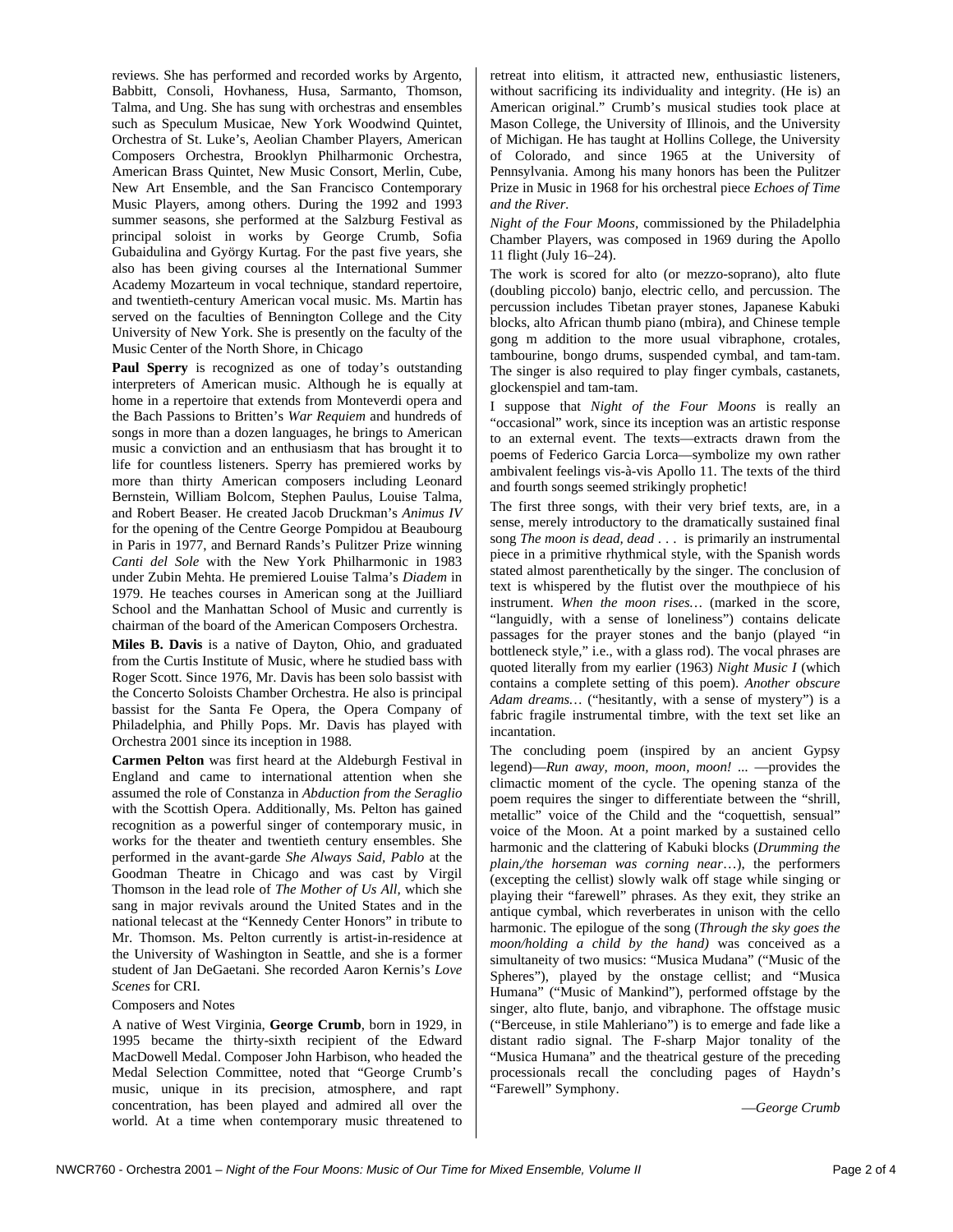*Night of the Four Moons* has a special meaning for me. It was commissioned and first performed (3/3/70) by my friend, the soprano Anna May Courtney, who died much too early at age 43 in 1978. We dedicate this recording of Four Moons to her memory.

#### *—James Freeman*

**Jay Reise**, born in New York City in 1950, is the composer of the opera *Rasputin* which was commissioned and premiered by the New York City Opera in 1988. He has also written three symphonies (performed by the Philadelphia Orchestra among others) as well as numerous chamber works. He currently is working on a choreographic tone poem based on Oscar Wilde's *The Selfish Giant* for the Philharmonia Orchestra (London), and *Le diable du corps: The Operafilm.*  Reise is professor of music at the University of Pennsylvania.

*Chesapeake Rhythms*, composed for Orchestra 2001, is in one movement, two parts. In the first, melodic and rhythmic ideas are developed by the ensemble. In the second part, a series of cadenzas are presented by various solos and duos. The piece concludes with a slow coda in which solo fragments of earlier passages are superimposed over music which echoes the opening of the work.

*Chesapeake Rhythms* is one of a series of works based on a technique of "counterpointed rhythms." Most phrases in the piece contain counterpointed rhythmic motives, which are developed and varied through traditional devices such as augmentation, diminution, etc. This rhythmic approach was influenced by my study of Carnatic (South India) music.

*Chesapeake Rhythms* is a kind of emotional tone painting inspired by my sense of the vast historical memory of the ever-changing landscape of the Chesapeake Bay. It is dedicated to Orchestra 2001 and my wonderful friend and colleague Richard Wernick.

#### —*Jay Reise*

**Louise Talma's** *Diadem* was written in 1978 as an homage to her teacher and dear friend Nadia Boulanger on her 92nd birthday. The writing is in Talma's late twelve-tone style: lean, spare sonorities written with classical fastidiousness. The texts are mostly by medieval lapidaries, perhaps written to help them sell their wares, and Talma responds to them with music of jewel-like clarity.

Louise Talma (1906-1996) was often called "the doyenne of American composers." She taught for fifty years at Hunter College in New York and composed up until the night she died, two months short of her ninetieth birthday. She received many honors, including being the first woman composers elected to the American Academy of Arts and Letters, but did not receive the deserved acclaim she would certainly have received had she been a man. We hope that this and other recordings will help redress that.

#### —*Paul Sperry*

**Timothy Greatbatch** studied composition at the University of Pennsylvania with George Crumb, Richard Wernick, and George Rochberg. Mr. Greatbatch has received numerous awards including the Barlow International, the Abraham Frost Prize, the David S. Bates Award, the Nebraska Sinfonia Competition, the Edward C. McCollin Memorial Prize, and most recently, the 1995 West Virginia Museum in the Community Composer's Award for his Nonet (winds and strings) version of *A Clockwork Legend*. His commissions include works for Richard Stoltzman, the Chestnut Brass Company, TASHI, and Music from Angel Fire.

While composition is the center of his work, Timothy Greatbatch has developed a successful career as a visual artist. His canvases reflect his interest in the French Art Nouveau and Surrealistic styles. He is also frequently commissioned to create murals or elaborate wall paintings for both residential and commercial settings in styles ranging from the Etruscan to Impressionistic periods.

The creation of *A Clockwork Legend* was made possible through an artist fellowship from the Pennsylvania Council on the Arts. The work is dedicated to Philadelphia bassist, Miles B. Davis. *A Clockwork Legend* received its world premiere in the Rachmaninov Hall of the Moscow Conservatory (10/11/93). It was written especially for Orchestra 2001's trip to Russia and was completed in the last days of September 1993, shortly before the musicians left Moscow. *A Clockwork Legend* was created to feature the double bass (particularly its lyric capabilities) as a prominent voice within the context of a contemporary chamber music setting. The title was chosen to reflect the two basic qualities of the music—arrhythmic, animated (clockwork) music, accentuated through the bell tones and drums of the synthesizer and percussion; and a lyrical music embracing the tonal and modal harmonies of the past (legend).

**Gerald Levinson**, born in 1951, has been increasingly recognized as one of the major composers of his generation. In 1990 he received the Music Award of the American Academy of Arts and Letters, which cited his "sensitive poetic spirit, imaginative treatment of texture and color," and his "potent and very personal idiom, which projects immediately to the listener." He began his studies in composition as an undergraduate at the University of Pennsylvania with George Crumb, Richard Wernick, and George Rochberg. Later he worked with Ralph Shapey at the University of Chicago and with Olivier Messiaen at the Paris Conservatory. Since 1977 he has been on the faculty of Swarthmore College, where he is currently professor of music and chair of the Department of Music and Dance.

He has received many awards, including the Goddard Lieberson Fellowship of the American Academy of Arts and Letters and two N.E.A. Fellowships. In the early eighties Levinson spent two years in Bali (as a Henry Luce Foundation Scholar and as a Guggenheim Fellow) studying Balinese music and composing. Recently his monumental Symphony No. 2 was commissioned by the Koussevitzky Foundation and performed by the Los Angeles Philharmonic, conducted by Sir Simon Rattle.

Four of the works appear on CRI 642. Other works have been released on the Laurel, Albany, and CRS labels.

#### *in dark* (three poems of the night)

*in dark* was written in 1972 to two poems by Robert Lax and one by Nanine Valen, to whom the Lax poems had been written as postcards. In attempting to capture the various shades of nocturnal imagery in the poems I felt I reached a sort of musical coming-of-age; this was the most personal of my early pieces, my "opus 1." Its open, inclusive approach to musical color and materials, if not very much of its actual sound and style, has continued to form the basis of my subsequent musical explorations.

The piece is built in a five-part arch form. In the first and last movements the worldless voice is used as one of the instruments in the ensemble. In the second and fourth movements (the two poems of Robert Lax) the voice emerges into song, extending the sparse syllables of the poetry into long traceries. The third movement is itself symmetrical, an instrumental scherzo framing the central poem (by Nanine Valen). Here the words, treated as pure speech, are themselves the music, blending with the instrumental sounds.